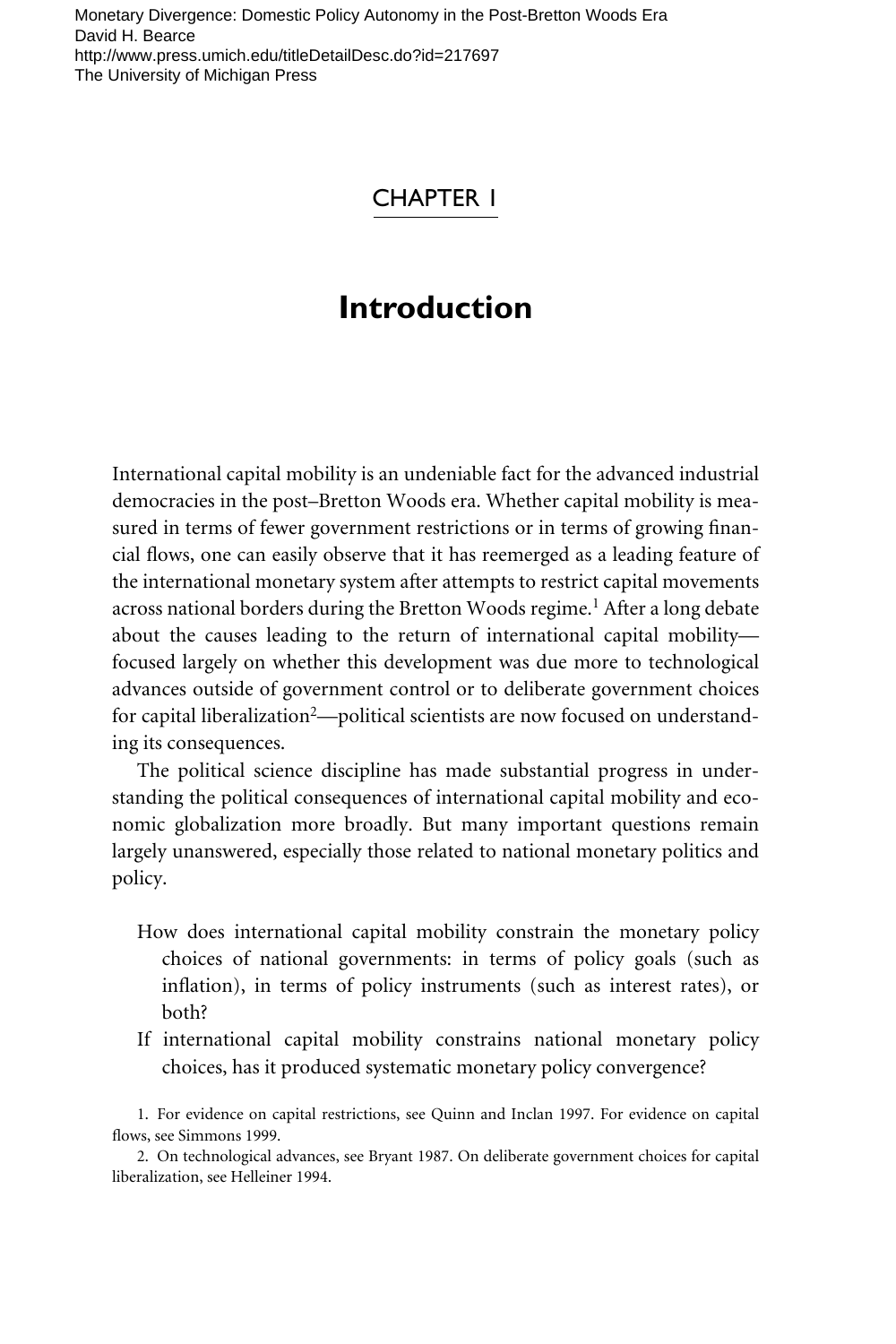## 2 **Monetary Divergence**

- Can we observe monetary policy convergence in the exchange rate regimes constructed by the advanced industrial democracies in the post–Bretton Woods era?
- If systematic monetary policy convergence has not occurred, what factors help explain the patterns of monetary policy divergence after 1973?

These questions remain largely unanswered because the economic globalization research program tends to focus more on government spending and related fiscal policy choices than on national monetary policy and related exchange rate outcomes. To see how this has been the case, it is useful to group the growing political science literature on the consequences of international capital mobility into three broad waves (see table 1).

Beginning in the early 1990s, the first wave of relevant literature proposed the broad macroeconomic policy convergence hypothesis, including the proposition that international capital mobility constrained both fiscal and monetary policy choices of national governments.<sup>3</sup> While this policy convergence argument was supported by interesting case examples, it effectively eluded systematic empirical testing until the mid-1990s. At this time, the second wave of research began more rigorous testing of the policy convergence hypothesis. But most of the empirical work focused on government spending choices, where political scientists concluded that fiscal policy divergence remains possible in the post–Bretton Woods era,<sup>4</sup> at least for the advanced industrial democracies.<sup>5</sup> Much less empirical work was devoted to national monetary policy and de facto exchange rate stability.

| First wave               | Offered the broad macroeconomic policy convergence hypothesis, including                                                                                                        |
|--------------------------|---------------------------------------------------------------------------------------------------------------------------------------------------------------------------------|
| Early 1990s              | both fiscal and monetary policy convergence                                                                                                                                     |
| Second wave<br>Mid-1990s | Tested the macroeconomic policy convergence hypothesis, finding evidence<br>of fiscal policy divergence<br>Less research devoted to monetary policy and exchange rate stability |
| Third wave               | Offered new explanations for monetary cooperation and integration,                                                                                                              |
| Late $1990s$             | generally accepting the monetary convergence hypothesis                                                                                                                         |

**TABLE 1. Three Waves of Political Science Literature on Monetary Policy Convergence**

3. For key academic works, see Scharpf 1991; Garrett and Lange 1991; Kurzer 1993; Cerny 1995. For extensions into more popular literature, see Ohmae 1995; Greider 1997; T. Friedman 1999.

- 4. For key works, see Garrett 1995; Garrett 1998b; Iversen and Cusack 2000; Burgoon 2001.
- 5. Rudra (2002) shows how this conclusion may not apply to less-developed countries.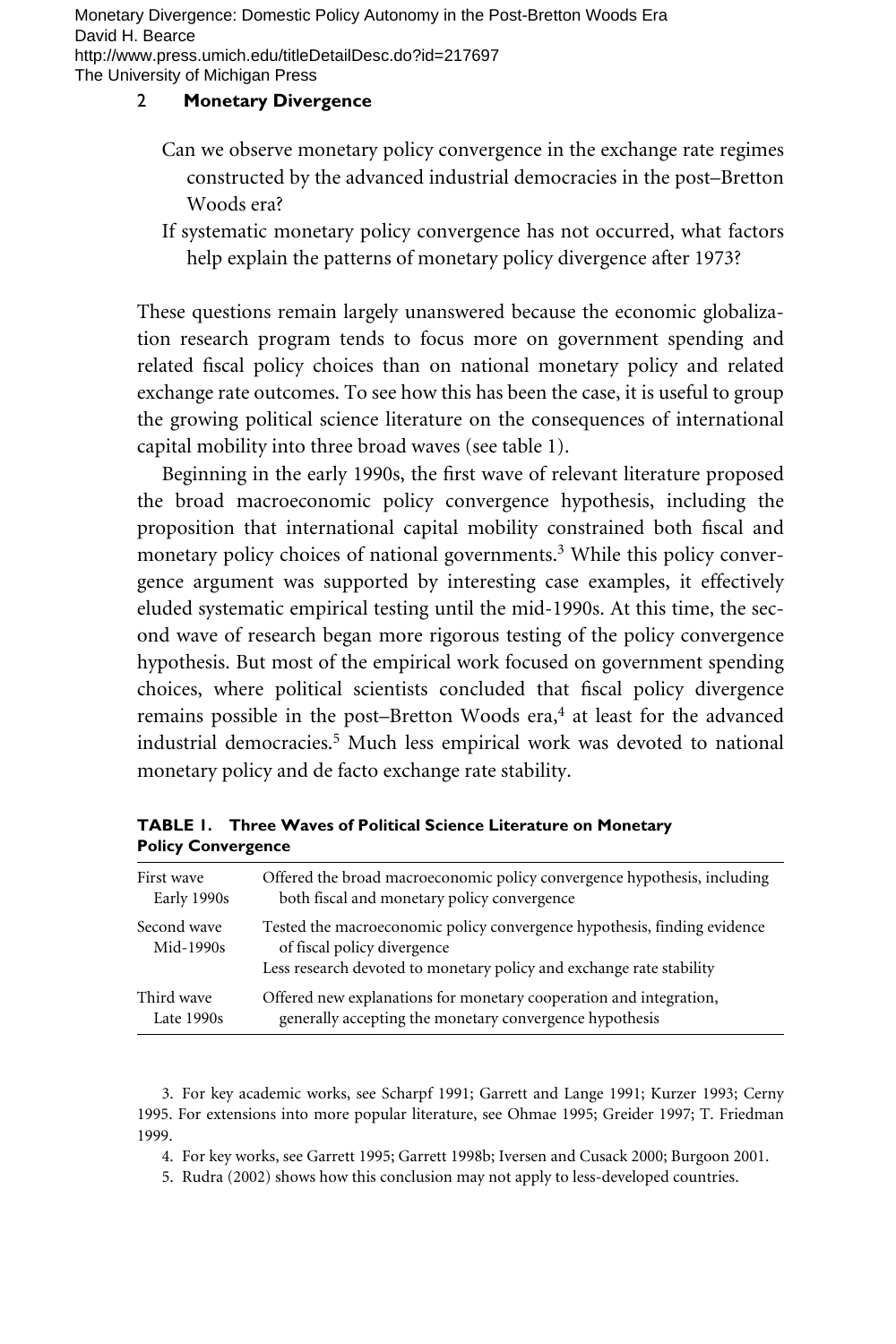### Introduction 3

This research trajectory has produced an interesting tension in the political science literature concerning the effects of international capital mobility. While most scholars now accept the conclusion of fiscal policy divergence, many also accept the largely untested hypothesis of systematic monetary policy convergence. As Mosley (2000, 739) observed in her review of this literature, scholars have demonstrated "cross-national diversity in such areas as government consumption spending, government transfer payments, public employment, and the level of government tax revenues" yet acknowledge a "growing crossnational similarity in aggregate monetary [policy]." Yet without completely divorcing monetary policy decisions from those of national fiscal policy, how can we sustain a story of systematic monetary policy convergence next to all the evidence of fiscal policy divergence?

Indeed, rather than directly confronting the proposition of systematic monetary policy convergence, a third wave of literature in this research program seems to treat the phenomenon largely as given, debating instead the possible causes of monetary cooperation and integration, especially with regard to events in Western Europe.<sup>6</sup> Thus, political scientists are currently focusing their attention on whether European monetary convergence—and, by extension, that of the other advanced industrial democracies—stems more from the role of transnational neoliberal ideas or from political pressure applied by international exporters and investors who favor monetary integration to achieve exchange rate stability. But trying to explain monetary policy convergence becomes problematic if we cannot establish that the supposed phenomenon is actually occurring. On this point, Clark (2003, 2) argued, "while this 'convergence' view of the current international political economy is widely accepted, there is virtually no evidence to support its main dynamics."

#### **1. Research Puzzles**

Although this book explores all the questions posed in the introductory section of this chapter, it is usefully organized around two primary research puzzles. First, can we observe systematic monetary policy convergence among the advanced industrial democracies in the post–Bretton Woods era? The analysis that follows will focus primarily on this cross-sectional and temporal domain, because it is where those who argued for systematic monetary policy conver-

<sup>6.</sup> For two major third-wave contributions, see McNamara 1998; Frieden 2002. I would also put Oatley's 1997 book into the third wave, since that study sought to explain monetary cooperation in Western Europe, although Oatley was careful to acknowledge divergent cases.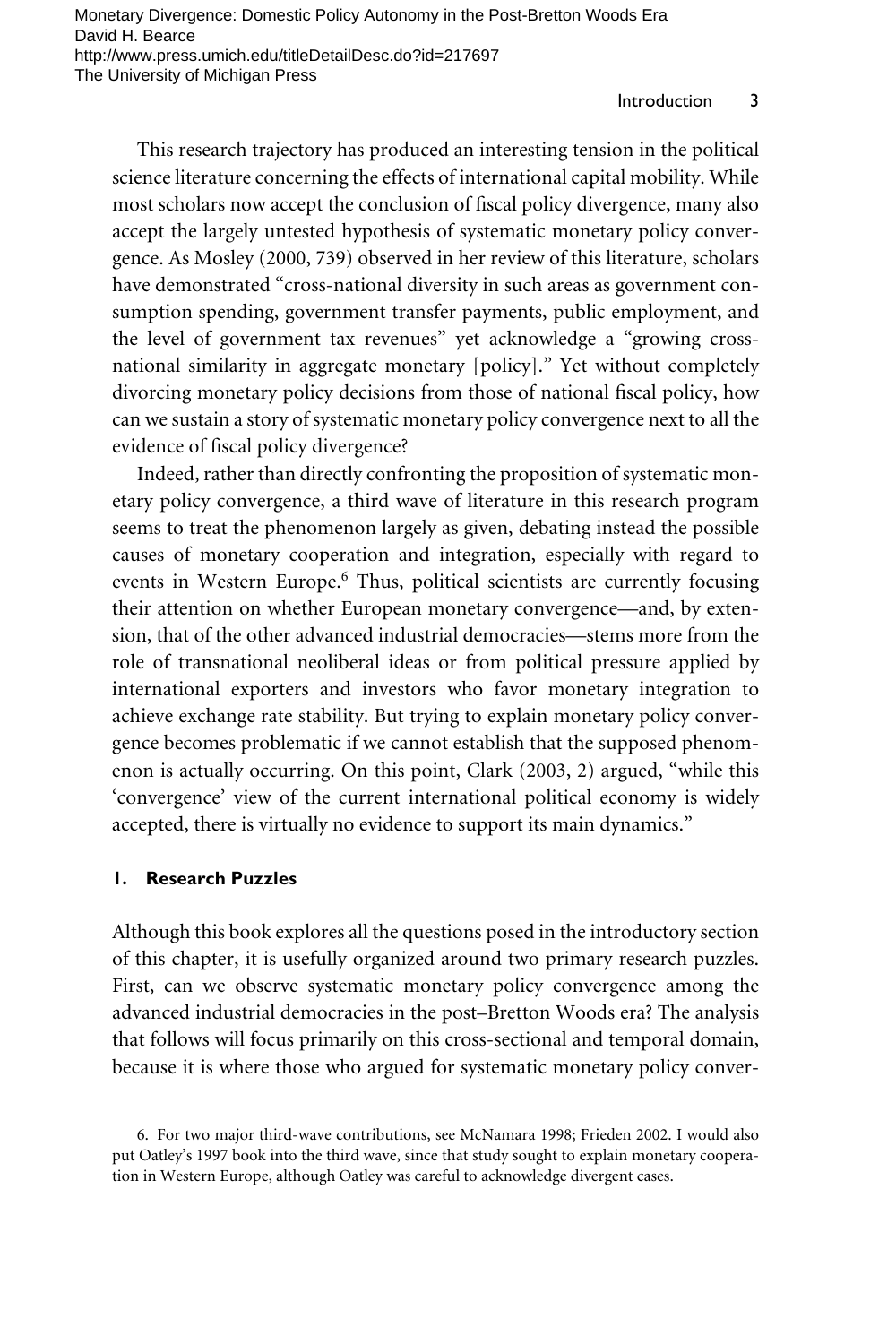## 4 **Monetary Divergence**

gence staked their theoretical and empirical claim. This first research question is harder to answer than it may appear, because the political science literature on international monetary policy has not developed a suitable operational measure for external monetary convergence or for the corresponding loss of domestic monetary autonomy. As I will demonstrate later, the rough measure that our discipline has sometimes employed—membership in a regional monetary regime or other de jure commitments to fix the value of the national currency—is rather poorly suited to the task. Thus, it is hard to make confident inferences about the loss of domestic monetary autonomy and external monetary convergence by looking at institutional commitments alone.

If—after developing more suitable operational measures for these concepts—the answer to the first research question is yes, then we can place the systematic monetary convergence hypothesis on a much more solid empirical footing. This would surely be a valuable scholarly contribution. But if the answer is no—that is, if the advanced industrial democracies have pursued different monetary policies with little evidence in favor of systematic monetary policy convergence—then we need to explore a second and related research question: what factors can explain the patterns of monetary policy divergence among the advanced industrial democracies in the post–Bretton Woods era?

In this book, I use the term *monetary policy divergence* to refer to the situation where the advanced industrial democracies used their national monetary policy to achieve different economic objectives, with some governments working toward external currency stability and other governments using monetary policy for more domestic purposes.<sup>7</sup> This conception of monetary policy divergence borrows heavily from a prominent macroeconomic model known as the Mundell-Fleming framework. This macroeconomic model posits that when capital is internationally mobile—as it has been for the developed countries since at least the early 1970s—governments must choose between exchange rate stability and domestic monetary policy autonomy. If they choose external currency stability, they give up the ability to direct their monetary policy instrument toward certain domestic economic objectives. If governments use their monetary policy for certain internal objectives, then the external goal of exchange rate stability will ordinarily become unachievable given international capital mobility.

Thus, the second research question can be restated using language from the Mundell-Fleming framework. In the post–Bretton Woods era, what factors have led national governments to choose domestic monetary policy autonomy,

7. For an earlier statement on this subject, see Bearce 2002.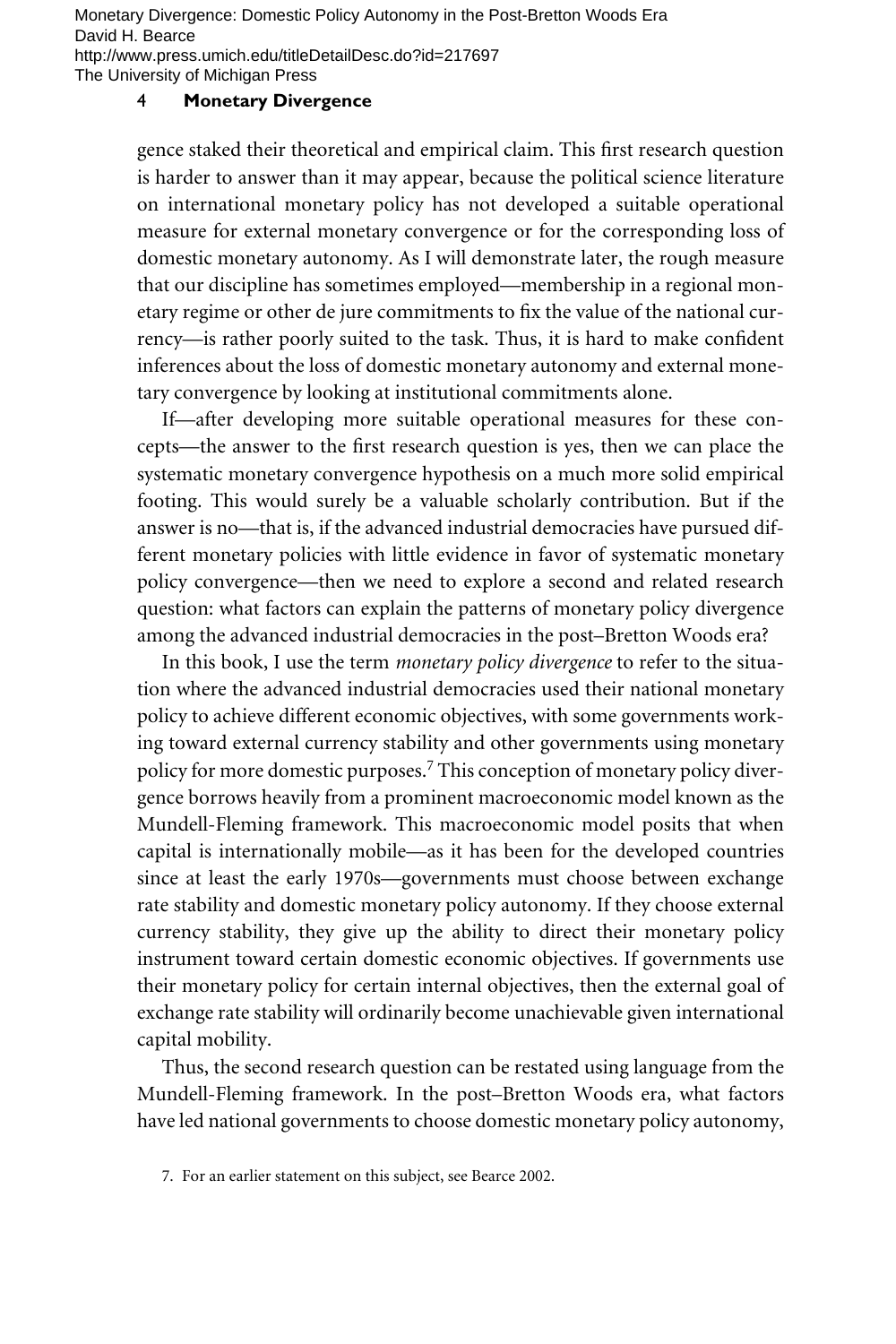accepting greater exchange rate variability with international capital mobility? Similarly, what factors led them to opt instead for exchange rate stability, accepting the loss of domestic monetary autonomy?

## **2. The Argument in Brief**

With regard to the first research question, whether there has been monetary policy convergence among the advanced industrial democracies in the post–Bretton Woods era, I will make the case that there has been much less than the conventional wisdom of systematic monetary policy convergence would expect. To reach this conclusion, I first create operational measures for both domestic monetary policy autonomy and exchange rate stability, using the interest parity condition from open-economy macroeconomics. The interest parity condition suggests that domestic monetary autonomy can be identified by a nominal interest rate differential: the extent to which the domestic interest rate differs from the prevailing external interest rate. A larger interest rate differential indicates greater domestic monetary autonomy, while a smaller differential indicates more external monetary policy convergence.

The empirical evidence reveals that many advanced industrial democracies have maintained relatively large interest rate differentials since 1973, the beginning of the post–Bretton Woods era. Indeed, there has been no strong trend toward smaller interest rate differentials, as would be expected by the systematic monetary convergence hypothesis. To the extent that monetary convergence can be measured indirectly by looking at exchange rate stability, the evidence also shows no pattern of more stable exchange rates for the advanced industrial democracies since 1973. Consequently, the post–Bretton Woods era is better understood as a period of monetary policy divergence, defined as the situation where the advanced industrial democracies use their national monetary policy to achieve different economic objectives, with some governments working for greater external currency stability and other governments using the monetary policy instrument for more domestic purposes.

I will also make the case that this situation of monetary policy divergence is directly related to the well-documented phenomenon of fiscal policy divergence among the advanced industrial democracies after 1973. With this goal in mind, I offer a theory based on the government's fiscal and monetary policy mix to show how a government's spending decisions help explain the national interest rate and related policy outcomes. This policy mix theory posits that when governments choose to spend more to promote economic growth, provide public goods, or engage in income redistribution, they must also raise the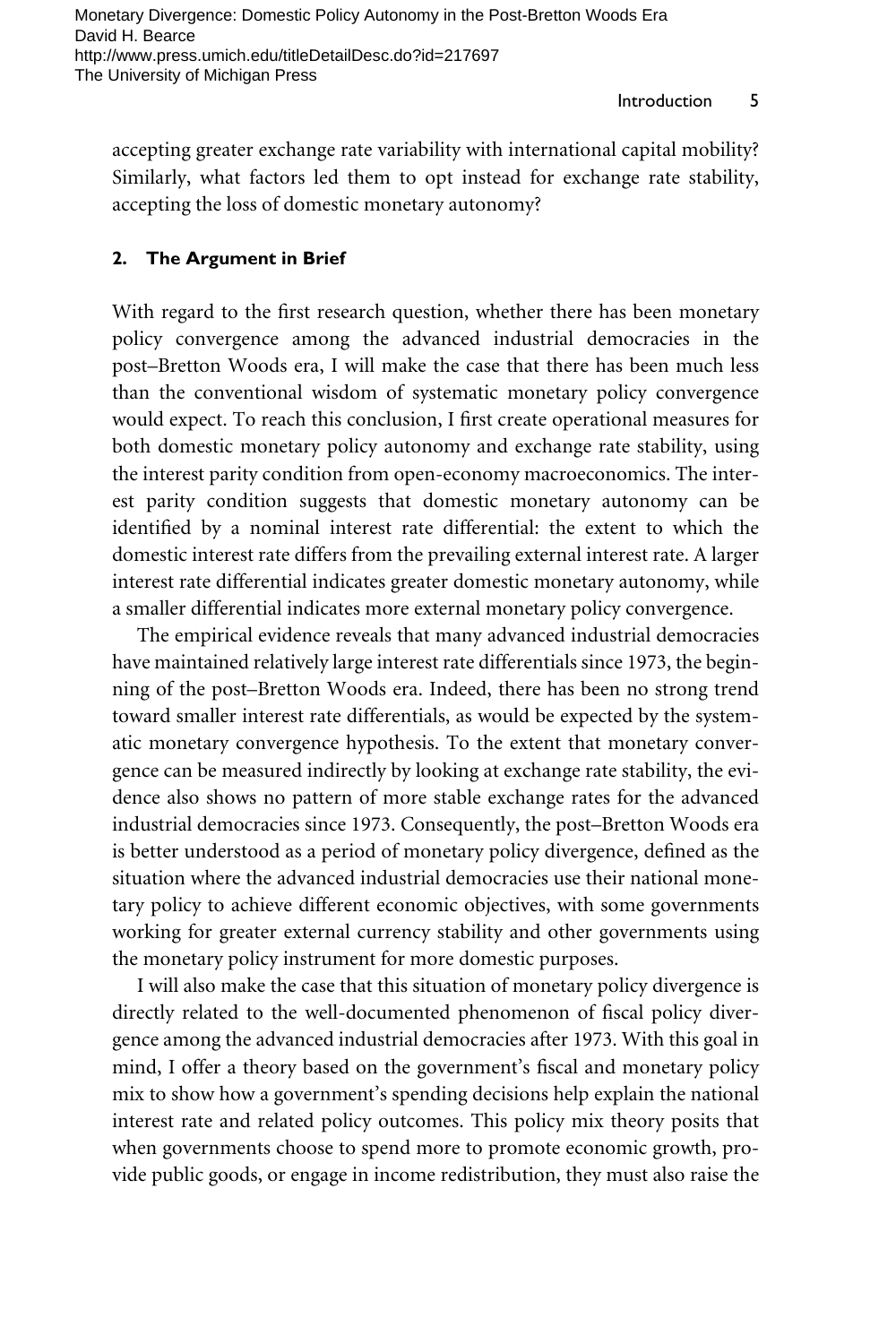## 6 **Monetary Divergence**

domestic interest rate for inflation control. A higher domestic interest rate usually translates into a larger interest rate differential, relative to the nominally low "world" interest rate. A larger interest rate differential, in turn, means greater exchange rate variability in an era of international capital mobility.

The policy mix framework allows us to define a set of economic policy choices consistent with domestic policy autonomy in the post–Bretton Woods era: more government spending, a higher national interest rate, a larger interest rate differential, and greater exchange rate variability. If governments desire external policy convergence, they must move in the opposite direction with regard to fiscal and monetary policy. Less government spending permits a lower national interest rate, which, in turn, facilitates a smaller interest rate differential and reduced exchange rate variability, or greater external currency stability.

Consistent with the theme of policy—including monetary policy—divergence, I will show how different governments belonging to the Organization for Economic Cooperation and Development (OECD) have made policy decisions in both of these directions since 1973: some governments have opted for domestic policy autonomy, while others have worked for greater external policy convergence. Indeed, to the extent that there has been any dominant trend since 1973, it appears to be toward greater domestic policy autonomy; hence, the present book is subtitled *Domestic Policy Autonomy in the Post–Bretton Woods Era.* While there has been some policy convergence on the part of certain national governments, it has not occurred on any widespread basis. Put somewhat differently, episodic choices for external policy convergence cannot be treated as evidence of systematic policy convergence when there are as many, if not more, governments who have made the opposite choice for domestic policy autonomy.

For some political scientists, this may appear to be an unsurprising conclusion. Indeed, it might be argued that monetary policy divergence has been obvious in the post–Bretton Woods era: some governments have chosen external policy convergence by joining the "fixed" exchange regimes set up in Western Europe since the early 1970s, and other governments have retained domestic policy autonomy by avoiding any de jure exchange rate commitments. But I will show how the choice for external policy convergence or domestic policy autonomy is only weakly reflected in the exchange rate commitments and noncommitments of OECD governments in the post–Bretton Woods era. This is true because such exchange rate regimes as the European Snake and the exchange rate mechanism of the European Monetary System (EMS) were relatively flexible institutions, permitting substantial domestic monetary auton-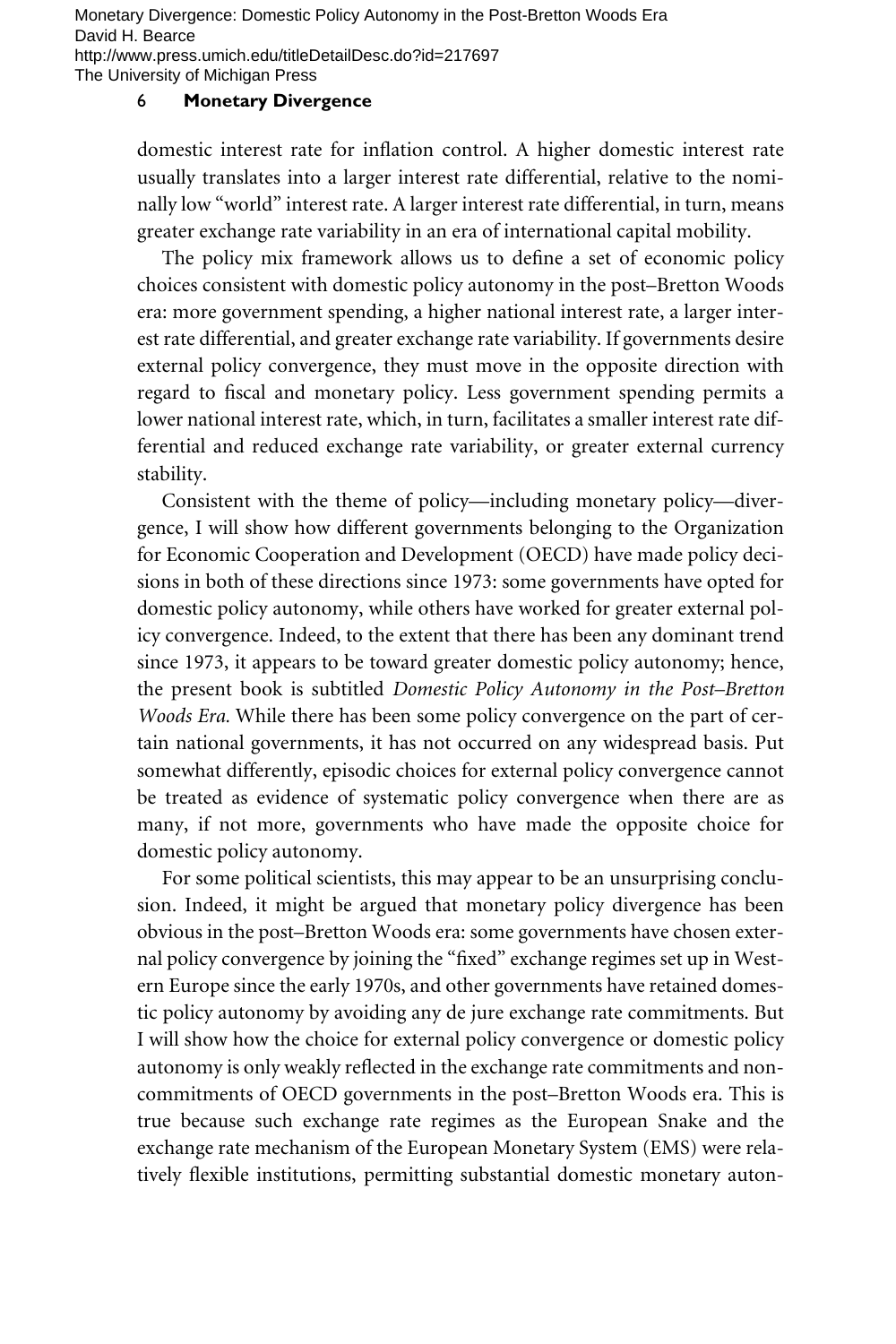### Introduction 7

omy if member states so desired to assert it. Similarly, governments outside these exchange rate regimes could achieve relative exchange rate stability if they were willing to make the fiscal and monetary choices consistent with this external policy goal.

After discussing the evidence of policy—including monetary policy—divergence after 1973, I will address the second research question. What factors led national governments to choose domestic policy autonomy, accepting the loss of exchange rate stability with international capital mobility? Similarly, what factors pushed other national governments to move toward external policy convergence for greater exchange rate stability, sacrificing the benefits of domestic policy autonomy with international capital mobility?

My statistical analysis of government spending, national interest rates, interest rate differentials, and exchange rate variability point to the importance of the partisan character of the government in power. Leftist governments in the OECD have tended to spend more, hold higher nominal interest rates with larger interest rate differentials, and experience greater exchange rate variability than rightist governments, who tend toward the choices associated with external policy convergence. This suggests that many leftist governments have effectively chosen domestic policy autonomy with international capital mobility, while rightist governments have moved more toward exchange rate stability. The statistical models also show how political power-sharing arrangements have pushed OECD governments toward greater fiscal expansion and exchange rate variability, while central bank independence has helped them to reduce nominal interest rates and interest rate differentials.

To illustrate this partisan divergence with regard to the trade-off between domestic policy autonomy and exchange rate stability in the post–Bretton Woods era, I will employ two detailed case examples. The first shows how Socialist governments in France effectively opted for domestic policy autonomy even after Mitterrand's so-called U-turn in 1983. While in power, the Socialists maintained relatively high levels of government spending. With the international capital mobility constraint, this expansionary fiscal policy required higher national interest rates and larger interest rate differentials for the French national economy. Such a policy mix meant that the French franc was relatively unstable, even within the exchange rate mechanism of the EMS. Certainly, the Socialists could have cut government spending to achieve greater monetary convergence and reduce external currency variability, but they chose not to follow this strategy. While French policy independence imposed certain costs, the Socialists were willing to bear these costs for domestic political reasons.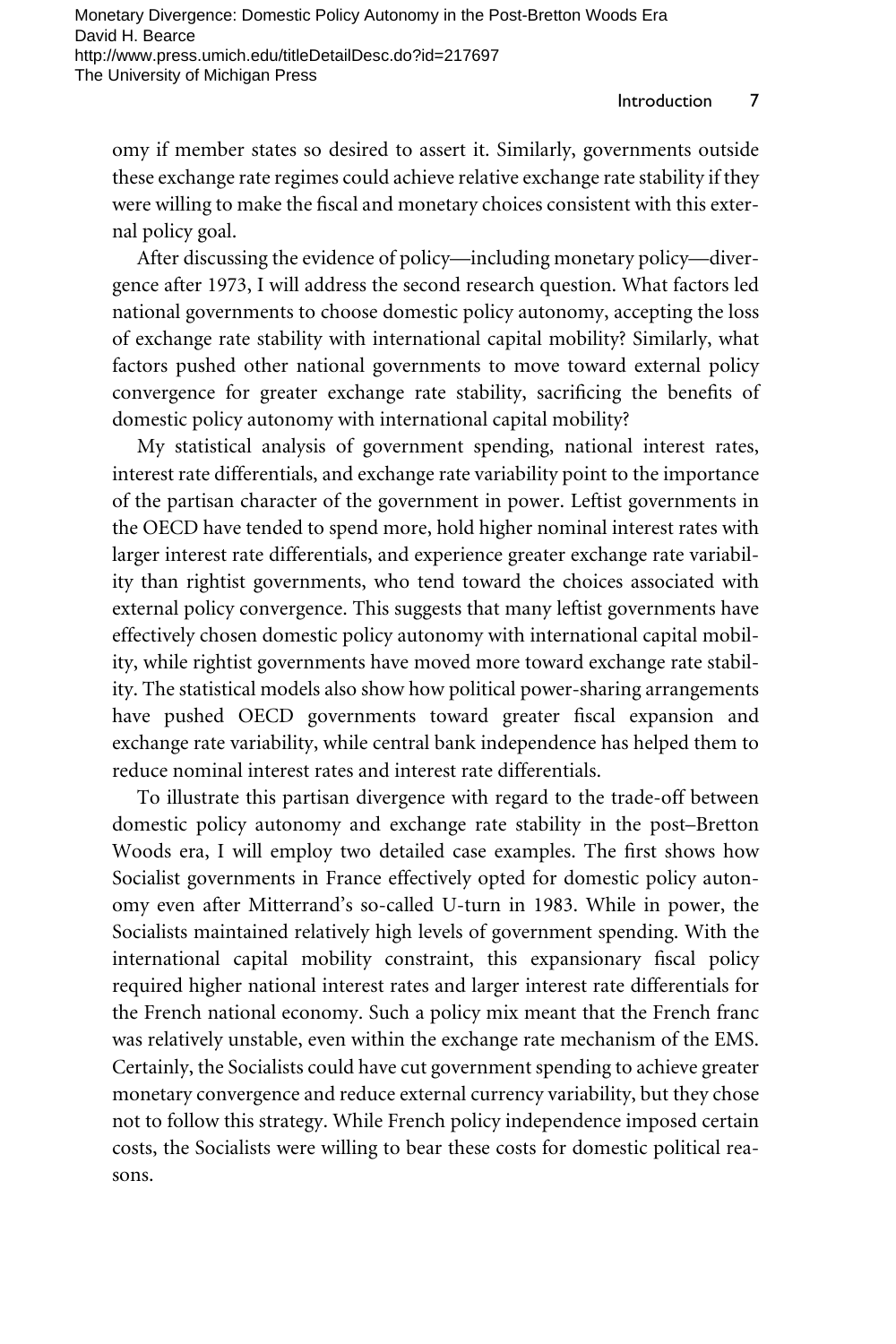## 8 **Monetary Divergence**

The second case study shows how Conservative governments in Britain effectively chose external policy convergence for greater exchange rate stability, even while they remained outside of European exchange rate regimes. To achieve greater exchange rate stability, the Conservatives cut government spending. This allowed lower interest rates and smaller interest rate differentials for the British economy, helping to reduce external currency variability. This choice for external policy convergence also imposed costs on certain segments of British society, but the Conservatives were willing to pay these costs given the political support that they received from internationally oriented segments of the British economy, who desired exchange rate stability with international capital mobility.

These two examples function as least-likely cases, following Eckstein (1975). If we think about monetary policy divergence simply in terms of a government's de jure exchange rate regime commitments, we might reason that the French Socialists chose external policy convergence, since they were inside the EMS. We might also reason that the British Conservatives chose domestic policy autonomy, since they stayed outside of the EMS, except for a brief period in the early 1990s. But when we look carefully at the domestic fiscal and monetary policy choices made by these governments, we can better understand why the French Socialists had relatively unstable exchange rates within the flexible EMS regime and why the British Conservatives were able to achieve surprisingly stable exchange rates outside it.

#### **3. Theoretical and Empirical Significance**

The significance of this research project is threefold, and each of the three contributions addresses a different target audience. First, the research lays out clearly why the monetary convergence hypothesis is theoretically misleading and empirically wrong. It might be argued that such a demonstration is unnecessary, since many scholars, notably those in the field of comparative political economy (CPE), never really believed the argument in the first place. But many other scholars, especially in the field of international political economy (IPE), have seemingly accepted the logic of systematic monetary convergence.<sup>8</sup> It is

8. I suspect that IPE scholars have been more willing than their CPE counterparts to accept the monetary convergence hypothesis, because the basic argument builds from structural constraints on unit-level behavior, a logic with deep roots in the international relations tradition (see, e.g., Waltz 1979). One important exception in the IPE literature, arguing against the convergence hypothesis, is Oatley's 1999 article. Comparativists, trained to focus on unit-level differences, have appeared more willing to recognize policy divergence among national political economies; see, for example, Clark and Hallerberg 2000.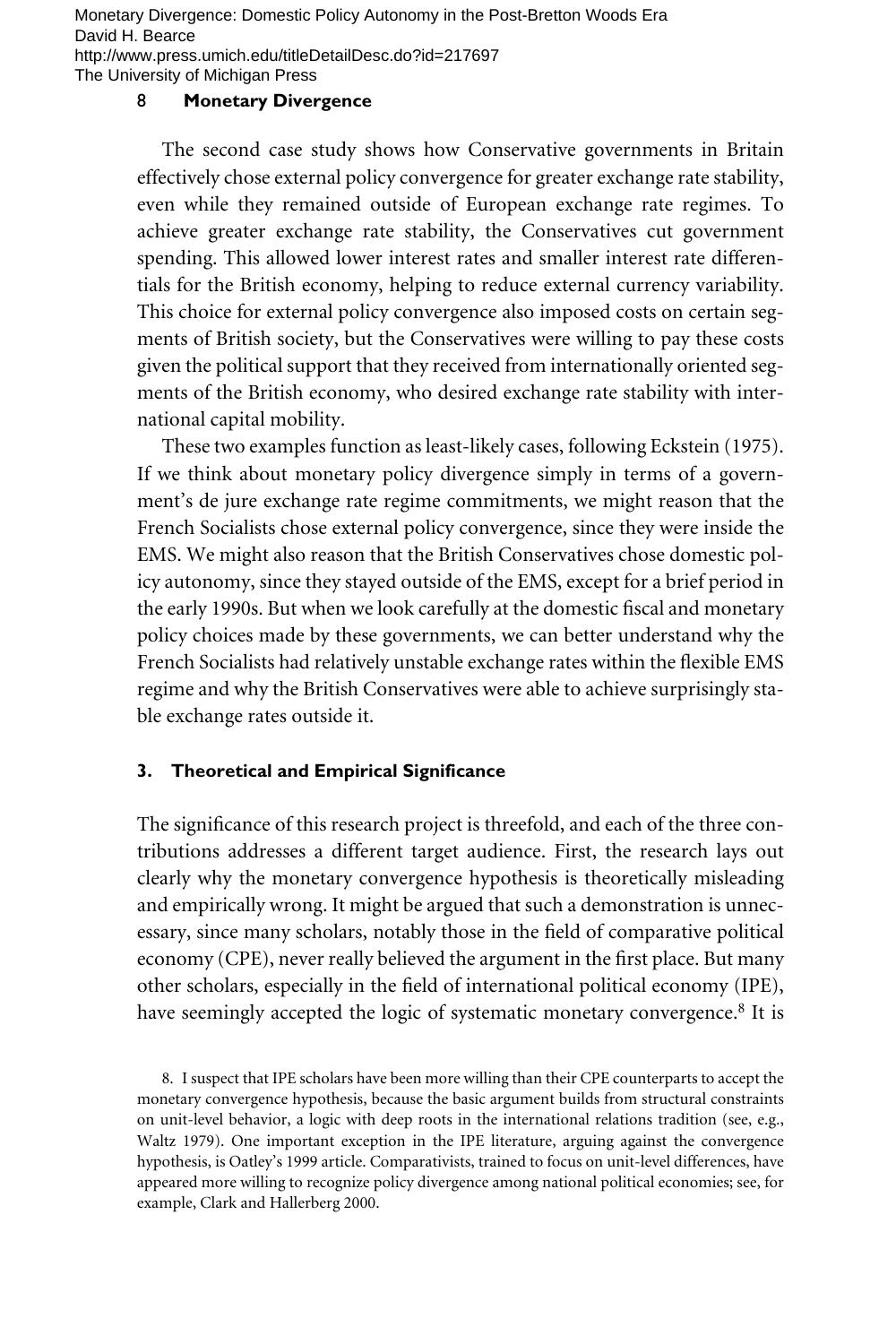thus valuable to demonstrate, once and for all, why this "conventional wisdom" (Crystal 2004, 467) cannot be supported with regard to national monetary policy, the issue area that arguably represents the strongest case for the macroeconomic policy convergence argument.

Second, in uniting fiscal, monetary, and exchange rate policy into a common theoretical framework, this research project offers a new understanding of partisan economic differences in the capitalist global economy. If the first point is of little interest to CPE scholars, this second point should offer much greater appeal to this research community, because partisan models of national economic policy-making have recently come under strong attack (see, e.g., Clark 2003). It is thus useful to demonstrate how partisan arguments can be revived using a somewhat different and adapted theoretical framework.

Third, this policy mix framework also offers a new way to apply the Mundell-Fleming model to the context of domestic economic policy-making. Scholars of monetary politics in both the IPE and CPE traditions have tended to treat a country's exchange rate regime (usually categorized as either fixed or floating) as exogenously determined. But the policy mix framework explicitly makes exchange rate stability into an endogenous policy outcome, thus providing a framework that scholars may find useful in addressing the observed gap between de jure and de facto exchange rate regimes (see, e.g., Reinhart and Rogoff 2004; Levy-Yeyati and Sturzenegger 2005).

On the first point, speaking to those in the field of international relations, this research shows how and why monetary policy convergence is not inevitable with international capital mobility and global financial integration. This conclusion, however, does not mean that policy convergence could not occur due to deliberate choices on the part of national governments. But if it emerges from deliberate government choices, policy convergence is likely reversible when new governments, with different ideological perspectives and representing different societal interests, make purposeful choices for fiscal and monetary policy autonomy and accept the associated costs with regard to exchange rate stability.

This understanding bears on the familiar "agent-structure debate" in the field of international relations. Capital mobility is often treated as a structural condition of the international system,<sup>9</sup> thought to impose substantial constraints on national governments, the main agents in the international system. Especially with regard to international monetary politics, the debate thus far dominated by the monetary convergence hypothesis—has been structureheavy and agency-thin. The evidence presented in this book strengthens the

9. See Andrews 1994b; Webb 1995.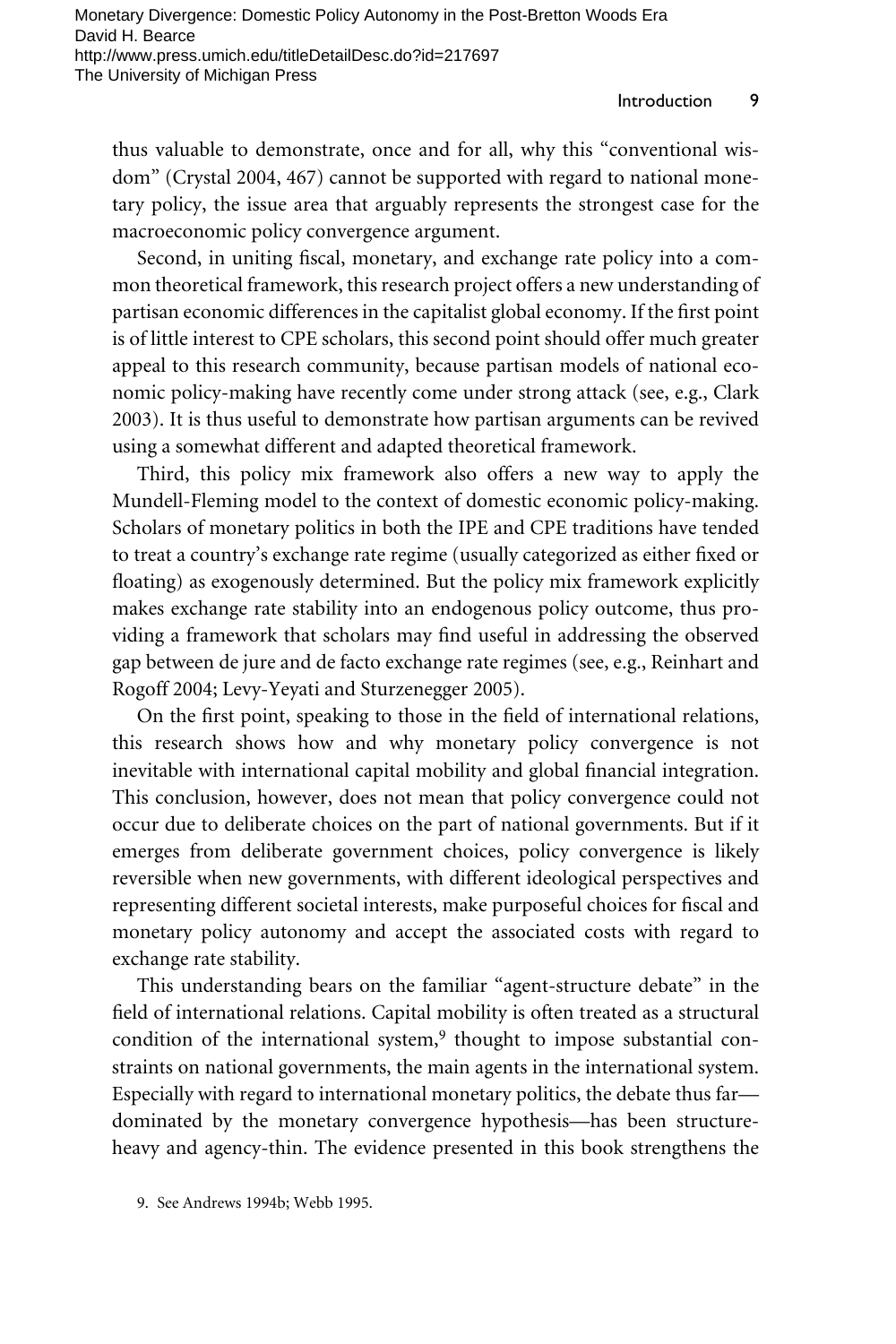# 10 **Monetary Divergence**

case for domestic economic agency, without denying the structural constraint of international capital mobility. International capital mobility certainly imposes some real constraints on national governments, leading them to pursue similar domestic policy goals, such as economic growth with low inflation. But national governments nonetheless retain a significant measure of political agency, since they can use different policy instruments—when properly coordinated—to meet these economic policy goals. This helps explain more precisely how international capital mobility constrains domestic economic policymaking: it constrains governments in terms of policy goals but not in terms of the policy instruments used to meet these goals.

This logic leads to the second contribution of this research project: establishing a new framework for understanding partisan politics with international capital mobility. To explain economic policy divergence in the post–Bretton Woods era, I will show some important partisan differences, at least with regard to the choice for domestic policy autonomy versus exchange rate stability. However, my partisan argument is a nuanced one, and I do not suggest that we should expect to observe partisan differences in terms of all economic policy choices and outcomes. To the contrary, while my theory of economic policymaking under international capital mobility predicts and finds partisan differences in terms of government spending (namely, government consumption), nominal interest rates, national interest rate differentials, and exchange rate variability, it also posits that we should not expect strong partisan differences in many other areas.

For example, if leftist governments balance greater spending with more tax revenue, then we should not expect to see significant partisan differences with regard to either budget deficits or public debt. Similarly, for reasons that will be discussed in later chapters, we should not expect to observe significant partisan differences in terms of real interest rates, actual inflation rates, or economic growth rates. Thus, my theory of partisan economic differences situates itself between those presented by Garrett (1995, 1998b), who argued for growing partisan differences on a wide variety of economic indicators, and Clark (2003), who argued that there are no significant partisan economic differences at all.

The third contribution of this project addresses political scientists studying the observed gap between de jure and de facto exchange rate regimes, a growing area of research in political economy. Central to this research program is the Mundell-Fleming framework imported from open-economy macroeconomics. So far, political science applications of the Mundell-Fleming framework to the context of domestic economic policy-making tend to begin with a country's exogenously determined exchange rate regime (assumed to be either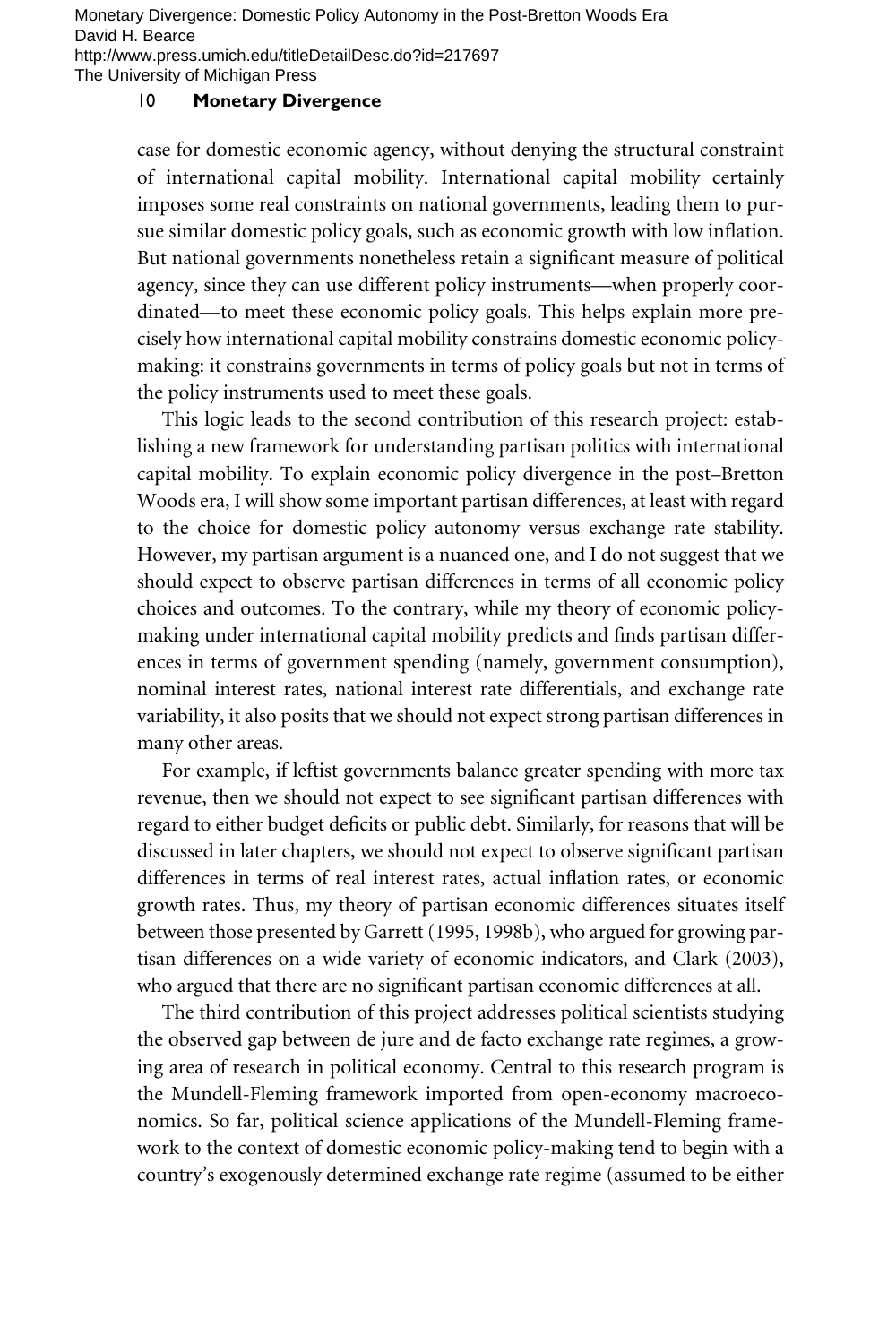fixed or floating) in order to explain its single "effective" domestic policy instrument—either fiscal policy with fixed exchange rates or monetary policy given a floating regime (see, e.g., Oatley 1999; Clark and Hallerberg 2000; Clark 2002).

While this is a very reasonable application of the Mundell-Fleming framework, it does have certain limitations, especially for the aforementioned research program. First, the approach tends to treat exchange rate regimes as one of two types, either fixed or floating. But until the introduction of the euro in 1999, OECD national economies have had neither truly fixed exchange rates nor purely floating ones in the post-Bretton Woods era. Most advanced industrial democracies, as well as most developing countries, have been somewhere in the muddy middle—between adjustable pegs and managed floats. Second, and more important, this approach treats a policy outcome (i.e., exchange rate stability) that the discipline is now trying to explain as exogenous. Furthermore, it does so generally in terms of the country's de jure exchange rate regime, a variable that has been shown in practice to be only weakly correlated with de facto exchange rate stability.

However, the policy mix framework presented in the present study directly addresses the issue of exchange rate stability, or de facto exchange rate regimes. It begins with the government's spending choice and nominal interest rate decision, showing how this combination, or policy mix, affects national exchange rate stability, effectively treating the country's de facto exchange rate regime as an endogenously determined variable. This direction of reasoning (from policy instruments to exchange rate stability) may help explain the surprisingly low correlation between exchange rate "words and deeds" (Levy-Yeyati and Sturzenegger 2005). If a government makes a fixed exchange rate commitment but then follows a fiscal and monetary policy mix expected to increase interest rate differentials and exacerbate external currency variability, we can better understand why the government's commitment to fix national exchange rates will be very hard, if not impossible, to achieve. Likewise, we can better understand how a government without any formal exchange rate commitments can achieve relatively stable exchange rates: it has chosen a fiscal and monetary policy mix that minimizes the national interest rate differential, thus reducing external currency variability.

#### **4. The Organization of This Book**

This book proceeds with six additional chapters. In this introductory chapter, I have presented the research questions and outlined my answers to them.